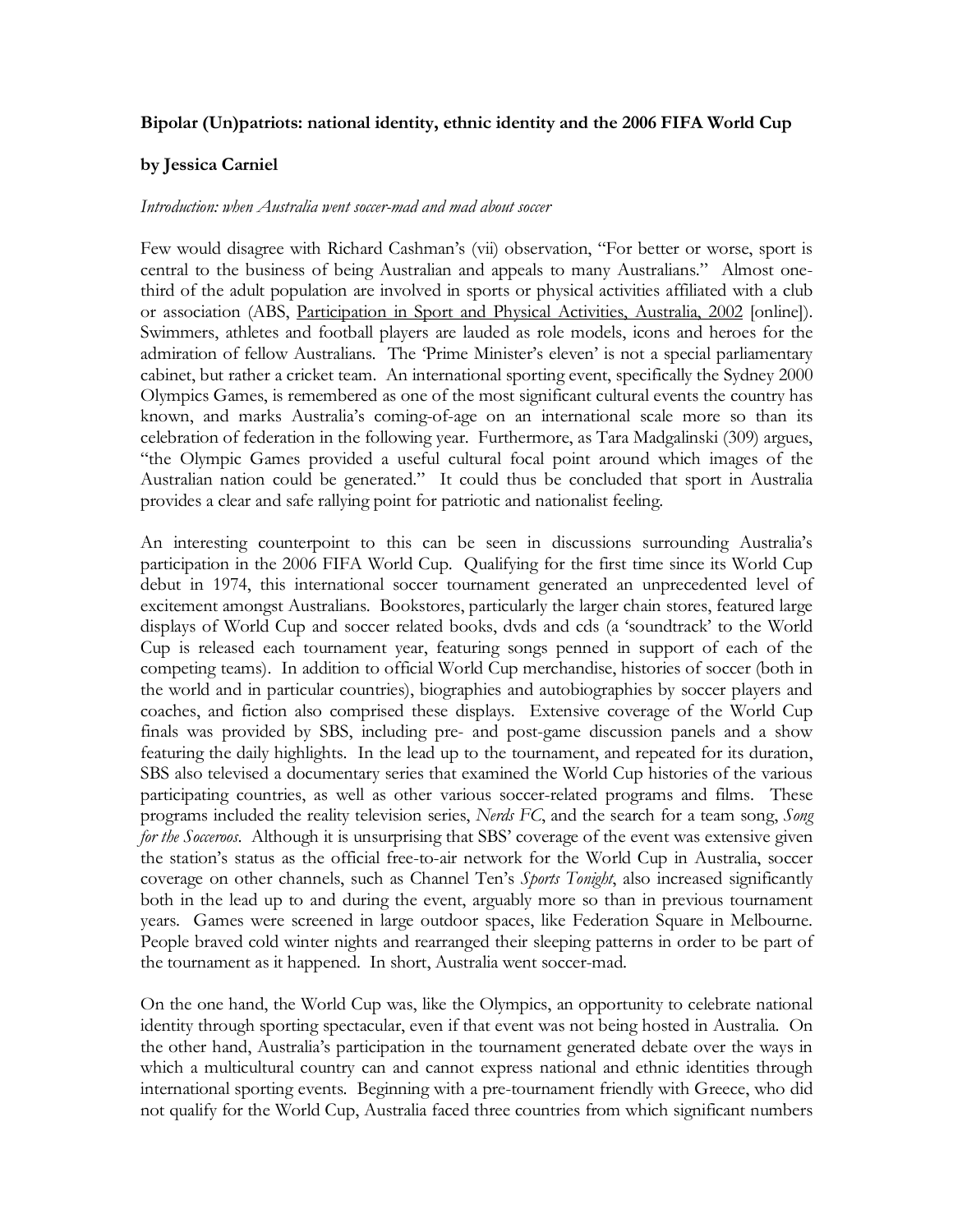had migrated to Australia. Greek Australians, Italian Australians and Croatian Australians faced an interesting choice that heretofore had only been hypothetical: if Australia played Greece/Croatia/Italy in the World Cup, who would you support?

The choice is laden with social, cultural and political implications. Discussions about choosing other national teams over the Socceroos should be read in light of recent public debate about national identity and citizenship. In the months preceding the 2006 World Cup, the role of dual citizenship and, by implication, multicultural and transnational Australian identities in contemporary Australian society were questioned and challenged. It is assumed that one's choice of team also indicates one's national loyalty, yet is it not also possible that one's choice of team and one's choice of country articulates fluid and multiple identities in an increasingly globalised context? Through an analysis of the shifting status of soccer in Australian society in recent years, this paper examines the complex relationship of sport and national identity, and the place of ethnic identification within the multicultural sporting nation.

# *Sport and national identity: identification or brand recognition?*

Sports and sporting events are sites wherein national identities can be expressed and celebrated. As Martin Polley (35) observes, "A national team can, in media and popular discourse, take on the guise of the nation itself." David Rowe (23) also agrees that the media can use "great sporting occasions as festivals of nationhood". By promoting notions of national identity through sports coverage, he continues, "great sporting moments like the Super Bowl in the USA, the Melbourne Cup in Australia, the FA Cup Final in the UK, Hockey Night in Canada…and global media mega sports events, like the Olympics and soccer World Cup, have become orgies of both nationalism and commodification ('commodified nationalism', perhaps)."

Bob Stewart and Aaron Smith (296) argue that the postmodernisation of sport through shifts and developments in global communications allowed viewers to experience multiple loyalties and identities. Allegiances now shift between sports and teams as easily as people change television channel. Rather than access to sporting events being limited to the local club down the road, or even the city's large sporting arena, people can enjoy various international sporting events on television, and develop a personal interest in clubs beyond their local sphere. Focussing predominantly upon an understanding of postmodernism in terms of its influence upon marketing, commoditisation and communication, Stewart and Smith (296) further argue that in the era of postmodernism "club and team attachments [are] frequently the result of strong brand identification rather than neighbourhood and family pressures."

While this is certainly true on a 'local' scale – Manchester United provide a prime example of a 'local' team/brand whose international recognition and support base does not necessarily involve personal connections to the location the team ostensibly represents – such a shift is still not entirely applicable to understandings of team allegiance practices for national teams. Certainly there are exceptions; it is acceptable to support South American teams such as Brazil because of their exceptionally talented players (who are frequently rendered recognisable through lucrative advertising contracts with brands such as Nike, Adidas and Pepsi) but, it can be argued, the extent to which non-Brazilian fans, for example, can support such teams "in any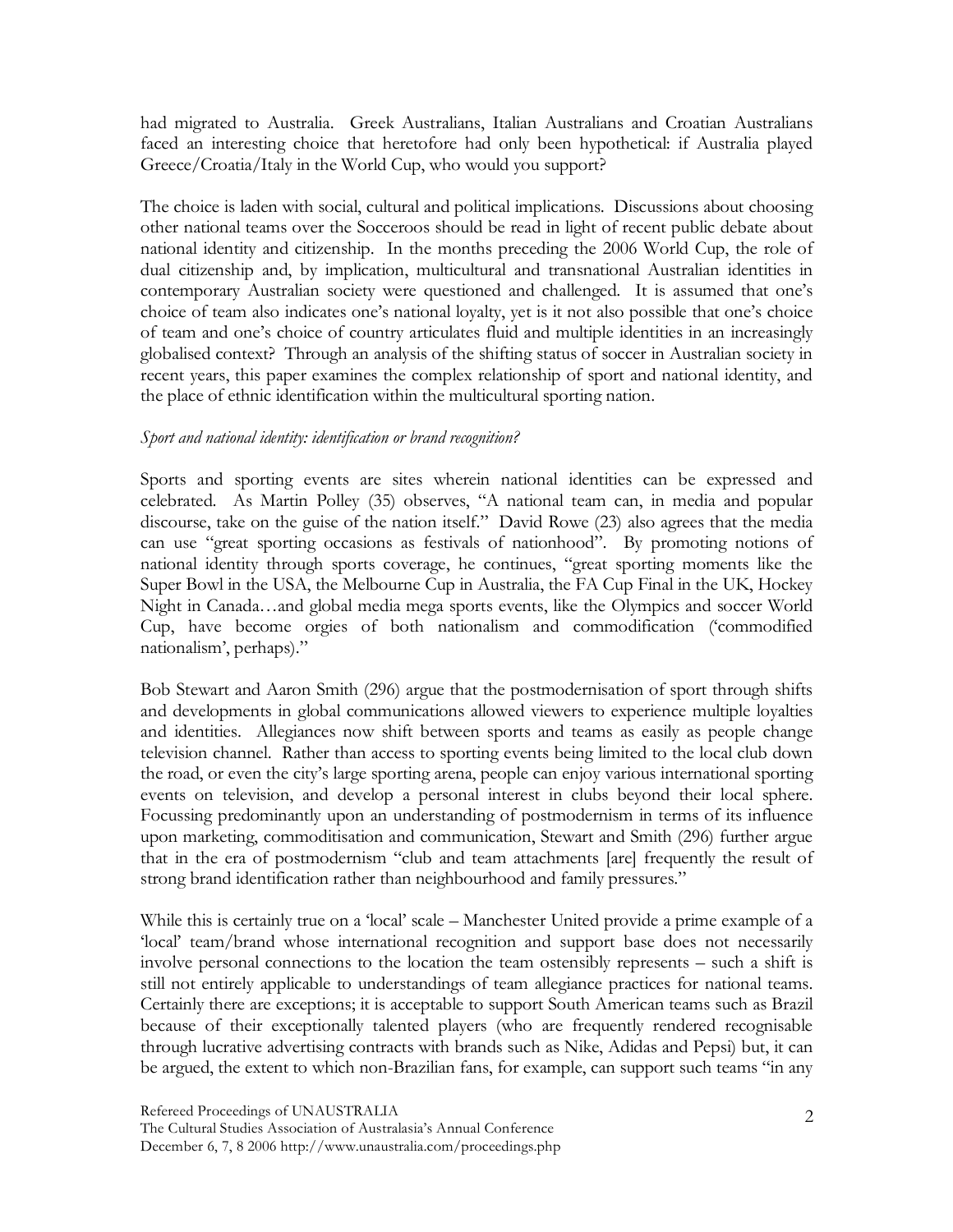meaningful sense" may be contested (Bairner 166). Generally, however, the element of choice, which Stewart and Smith claim is a distinct feature of postmodern sport, is frequently eliminated from international sporting events when one's home team is involved – such was the case of Australia's participation in the 2006 FIFA World Cup. Although he considers the relationship of globalisation to postmodernity (or modernity or the premodern) to be irrelevant, Alan Bairner also highlights the element of choice in the globalised sporting economy but limits this choice to large sporting clubs with extensive international brand recognition, like Manchester United or Inter Milan. Regarding national support Bairner (166) states, "Few people support national sides for reasons other than their own national identity." He does, however, emphasise that the concept of national identity, and people's expression and experiences of national identity, is complex, and is played out differently in various sociopolitical, cultural and geographical contexts.

### *Wogball: the changing status of soccer in Australia*

Despite the popularity of soccer in the United Kingdom and the high proportion of Australians of Anglo Celtic backgrounds, soccer has not enjoyed much support or success in Australia until very recently. Bairner (13) notes that while sport is a highly exportable cultural form, especially as part of imperialism and colonisation, soccer has actually spread more rapidly and with greater success in countries that were not part of the British empire, such as continental Europe and South America. Indeed, soccer in Australia has been more readily associated with postwar migration from continental Europe than with Australia's British colonial history. Cashman (116) relates soccer's limited success in the nineteenth and early twentieth centuries to the limited social and political clout held by the working class migrants and ethnic communities who were its main proponents: "The successful growth of a sport…required effective involvement in community politics, in school and churches….Soccer, by comparison [to rugby league and other football codes], suffered because it had fewer friends in high places".

Soccer was thus the sport of the marginalised. As former Australian soccer player Johnny Warren (xiv) observes, "'Sheilas', 'wogs' and 'poofters' were considered the second-class citizens [during his youth] and if you played soccer you were considered one of them. That's how soccer was regarded back then and, to some extent, still is considered today." Despite its ambiguous status in (straight, male) Anglo Australian spheres of influence, its popularity within and amongst ethnic communities influenced the formation and management of ethnic organisations; local ethnic clubs often arose around a soccer team and later grew into important social and cultural hubs for that particular ethnic community. Until the deethnicisation of soccer in the mid-1990s (to be discussed below), local and municipal teams were frequently associated with particular ethnic groups and were affiliated with particular ethnic organisations and clubs, usually Greek, Italian, Croatian, Macedonian and Serbian. While it might be argued that this exacerbated the sense of cultural and social fragmentation that some fear results from continued ethnic affiliation after the act of migration, others have argued that the creation of sporting organisations and participation in soccer actually benefited the socialisation and settlement of migrants and their children (Hay; Cashman).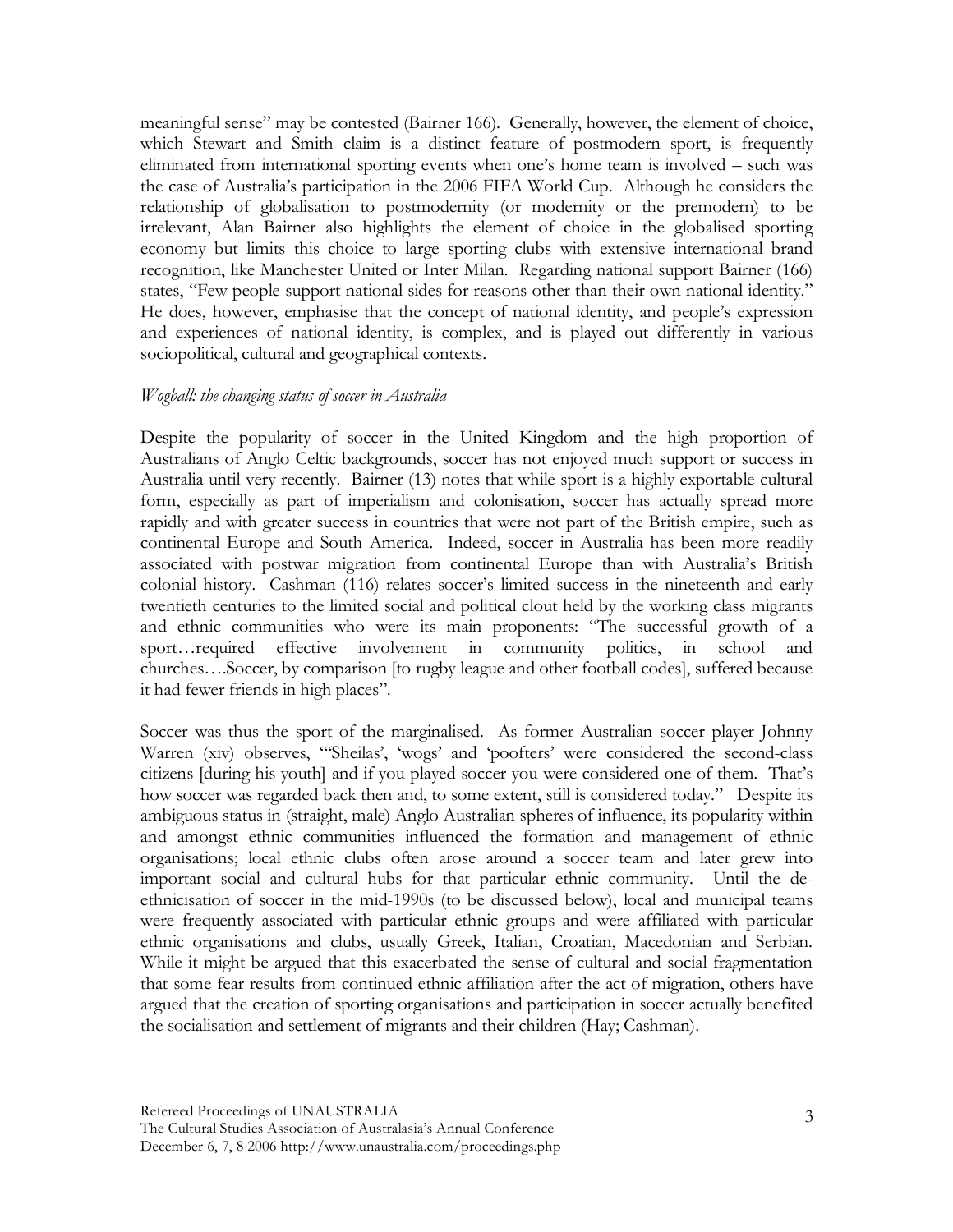It was this organisation along ethnic lines that the Bradley Report identified as one of the main 'image' problems faced by soccer (Hughson 170). Released in 1990, the Bradley Report was prepared for the Australian Soccer Federation (ASF) by James Bradley, an academic from the School of Accounting at the University of New South Wales. Although it ostensibly aimed to identify areas for improvement in the managerial structure and organisation of the National Soccer League (NSL) and the ASF, the report impacted significantly upon the intersecting histories of Australian soccer and ethnic communities in Australia. Bradley blamed soccer's lack of success in Australia and its poor image upon the strong associations between soccer and non-Anglo Australian ethnicity. He recommended that these associations be severed and in 1992 the ASF announced a renewed policy against ethnic club names, emblems, flags and logos (Booth and Tatz 166) effective from the 1995/1996 season onwards (Kobe [online]). Football Federation Australia's Spectator Code of Behaviour now features three significant clauses. Spectators present at matches are expected to:

respect the rights, dignity and worth of every person regardless of their gender, ability, race, colour, religion, language, politics, national or ethnic origin'; … not engage in discrimination, harassment or abuse in any form, including the use of obscene or offensive language or gestures, the incitement of hatred or violence or partaking in indecent or racist chanting; … must not attempt to bring into a venue national or political flags or emblems (except for the recognised national flags of any of the competing teams) or offensive or inappropriate banners, whether written in English or a foreign language (Football Federation Australia [online]).

Despite the ban, many teams are still associated unofficially with certain ethnic groups, as John Hughson explores in his work on the Bad Boys Blue in Sydney. Furthermore, continued television coverage of the game by SBS, which was initially established as a television and radio network that catered to the social, cultural and linguistic needs of Australia's NESB population, is a (positive) reminder of soccer's ethnic associations.

Boosted also by the publicity surrounding the Socceroo's success at the 2006 FIFA World Cup, the A-League has thus far enjoyed considerable success in its first two seasons. While game attendance for the NSL's 1995/1996 season averaged at 4 420, the average attendance at A-League matches in the 2005/2006 season was 11 627 including finals attendance (AusFootballReview [online]). Soccer's success in recent years is thus related largely to more effective marketing campaigns by the Australian Football Association (formerly the ASF and Soccer Australia) that play upon soccer's reputation as 'the world game' and the physical appeal of its players to both male and female audiences. The 2005/2006 campaign for the revamped A-League places attractive young male players of various (but predominantly white) ethnic origins in an urban setting. Dressed in fashionable streetwear and artfully dishevelled hairstyles associated with the 'metrosexual' look (which is, not incidentally, in turn strongly associated with the English soccer player David Beckham), they play a fast and furious match as they move through a city (which features parked cars supplied by Hyundai, the A-League's major sponsor) while using paint spattered balls to graffiti the names of various soccer skills ('scissor', 'spin', et cetera) on to a wall. The commercial is set to a hip hop track by New Zealand artist Scribe (the A-League features one New Zealand team, the New Zealand Knights). All these elements combined promote not just the A-League but soccer itself as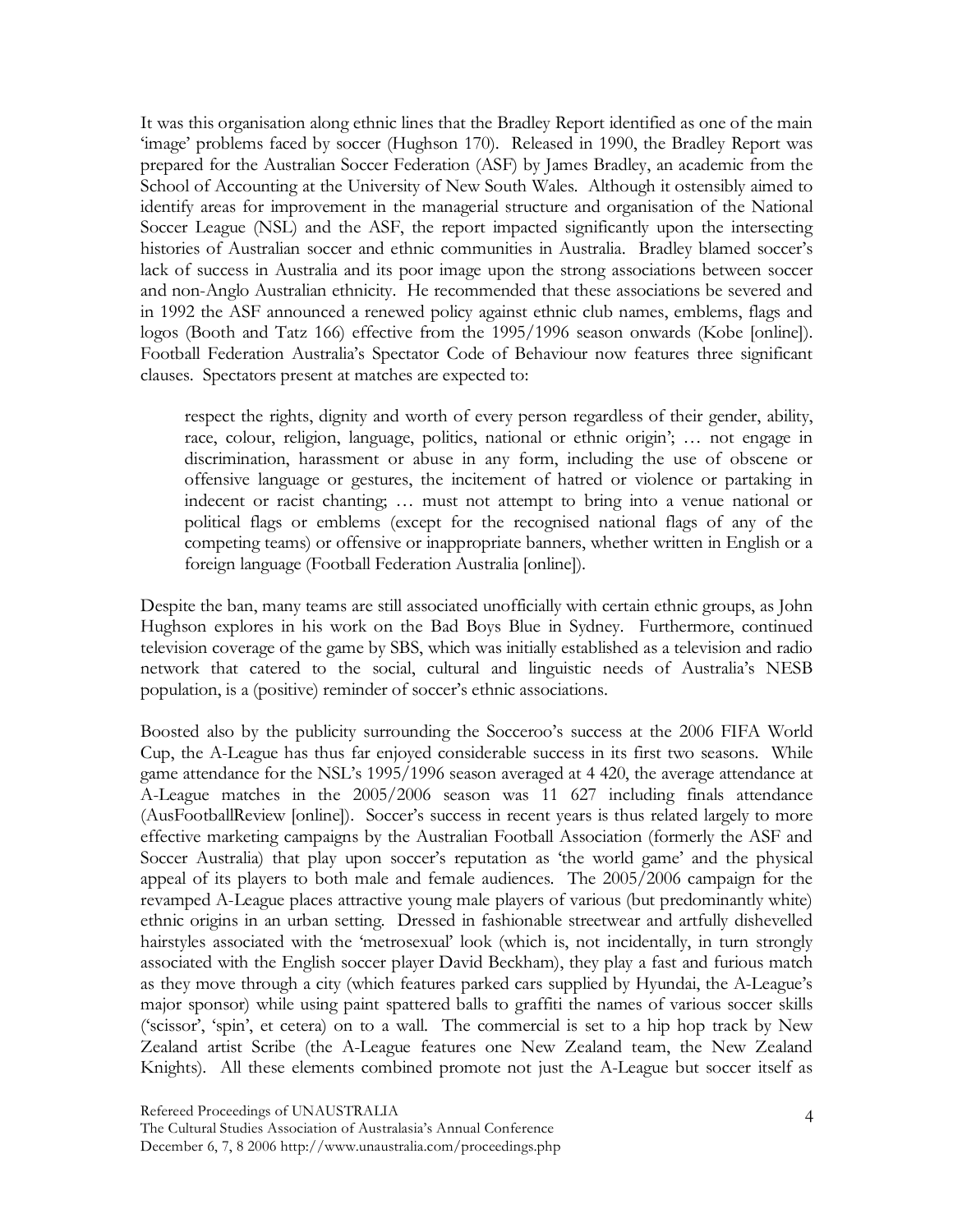(post)modern, edgy, sexy, fast-paced and global. The campaign's tagline, "It's football but not as you know it", plays upon the ambiguous status of soccer as a football code within the bounds of Australia as a 'football-mad' country. Rather than marketing the league as soccer, the marginalised sport, the campaign emphasises the sport as an alternative football code.

In 2006, Australia qualified for the World Cup for the first time since their debut in 1974. Thirty-two years before the Socceroos' participation barely registered in national consciousness. As Andrew Orsatti observes, the 1974 team struggled to get time off work to attend the finals, whereas the 2006 Socceroos squad comprised professional players with no need of external work. Furthermore, their qualification warranted significant lead-up coverage in the media and involved several lucrative sponsorship deals that led to extensive exposure through various television and billboard advertising campaigns. This included a series of television commercials by the team's major sportswear sponsor, Nike, wherein the Socceroos were taunted by History, which was personified as an old, balding man in a brown bathrobe who spoke with an undefinable European accent. Other popular teams, such as Brazil and England, were also featured prominently in campaigns by SBS (found on buses, trams and billboards) that again focused upon the trivia of these teams' histories in the World Cup.

Whether the increasing success of soccer in recent years is even partly a result of the ban upon ethnic affliations and insignia in the national league is questionable. Rather, its success must be seen in the context of the increased marketability of soccer on an international scale evidenced in the lucrative and high profile sponsorship contracts that major international tournaments attract. Graham Scambler (*passim*), particularly through his analysis of David Beckham, relates this "hypercommodification of football" to new forms of fame and fandom in the postmodern era. As discussed above in relation to Stewart and Smith's examination of the postmodernisation of sport, allegiances to sports codes and teams are now multiple, fluid and shifting; in this context, Australian sports fans are now more likely to enjoy, for example, AFL *and* soccer.

Lionel Frost dismisses the notion that indigenous football codes are threatened by the globalising force of soccer largely because of their deeply-rooted traditions and fan bases. He does, like other sports historians and sociologists discussed above, also acknowledge that advances in telecommunications and media allow spectators to hold loyalties to more than a handful of sports codes and teams. There are some, however, that view the growing popularity of soccer in Australia and the rest of the world as a threat to indigenous sports codes, such as AFL. Historian Geoffrey Blainey, for example, views soccer as "more and more threatening" and warns, "If Australia should ever reach the semi-finals or final of the World Cup, that day will be costly for Australian football." In his forecast, soccer will not remove but slowly diminish the role of AFL in Australian life. Soccer, in this perspective, is a 'world game' and therefore not simply as 'Australian' as the indigenous code of AFL. John Harms (17), on the other hand, argues that the constant pitting of soccer against AFL "is symbolic of a consistent failure to acknowledge the complexity of a multicultural society."

*Bipolar, unpatriotic and unAustralian: soccer, citizenship and Australian identity*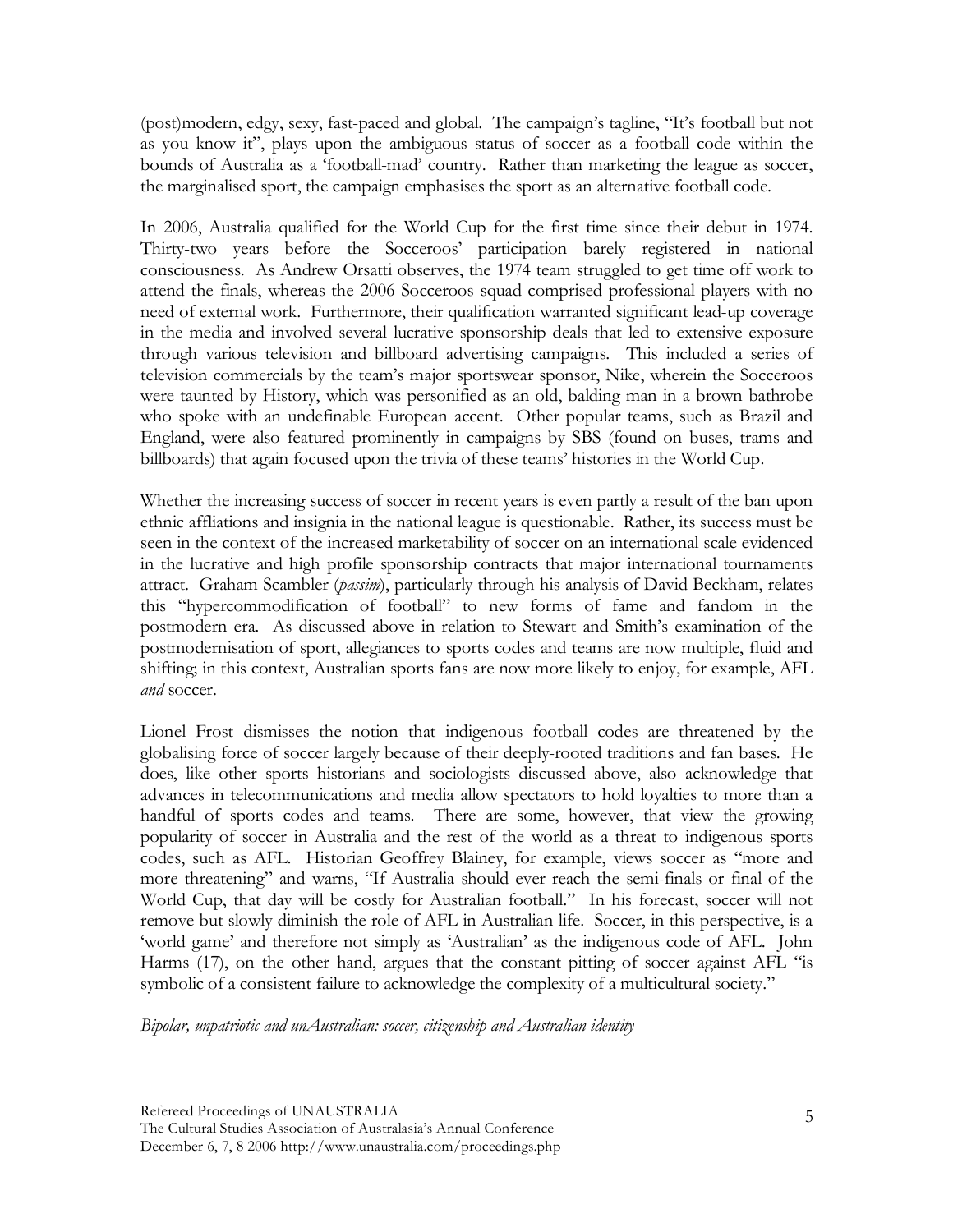Bairner (xii) observes that British Conservative politician Norman Tebbit's suggestion during the 1990s that ethnic groups in Britain be subjected to a 'cricket test' to determine their identities and national loyalties rests upon a notion of the transformative potential of sport in the national context: "One way of becoming a true citizen of the nation would be to support the national sports teams". Although Bairner questions the ability of the 'unconnected' fan to support the national team of a country other than that to which he is connected to by either citizenship or birth "in any meaningful sense", he supports the rights of migrants to barrack for the 'old country'. "To infer political disloyalty from a simple expression of sporting nationalism…may be foolish at best and reprehensible at worst" (Bairner 169).

Debate about these issues in Australia are ongoing but have certainly come to the fore more frequently in recent years, and received considerable attention throughout the World Cup year of 2006. The most recent line of debate began in February of that year when Federal Treasurer Peter Costello ([online]) addressed the Sydney Institute on citizenship and Australian values:

People come to Australia and become Australian citizens because they want to embrace the things this country stands for. We should be proud that people from all over the world come here looking for Australian values - our values - and want to embrace them. Values like economic opportunity, security, democracy, personal freedom, the physical environment and strong physical and social infrastructure…. These are Australian values. We must be very clear on this point. They are not optional. We expect all those who call themselves Australians to subscribe to them.

Despite his acknowledgment of Australia's history of immigration Costello decried multiculturalism, the policy developed to manage the resultant social and cultural diversity of this migration history, as "mushy [and] misguided" (Gordon and Topsfield, [online]). Furthermore, Costello discussed dual citizenship, wherein Australian citizens have maintained or regained citizenship rights in the country of their birth, or of their parents' and grandparents' origin, as being contrary to these values. These concerns were reflected also in business leader Hugh M. Morgan's Wilfred Brookes Memorial Lecture at Deakin University on April 26. In this lecture Morgan controversially equated dual citizenship with mental illness. He stated, "because citizenship is one of the most important elements in personal identity, a person who is a citizen of two countries has at the least the beginning of a bipolar disorder. And if the other country is, in cultural terms, many miles away from Australia, then the bipolarity will become increasingly acute".

Morgan conflated and pathologised personal, cultural and civic identification. An in-depth analysis of the implications of Morgan's comments for the significant number of Australians diagnosed with mental illnesses such as bipolar disorder is unfortunately beyond the intended scope of this paper. What is clear, however, is that to be unequivocally Australian is to be 'healthy', but to negotiate multiple identities that *transgress* (in Morgan's and Costello's view) national borders is to be unhealthy – with the further implication that Australians with mental illnesses are unhealthy and therefore also unAustralian, as has been seen in the cases of Cornelia Rau and Vivian Alvarez Solon. The notion of the 'healthy' 'united' nation appears in newspaper columnist Andrew Bolt's (28 June) response to Italian Australian supporters of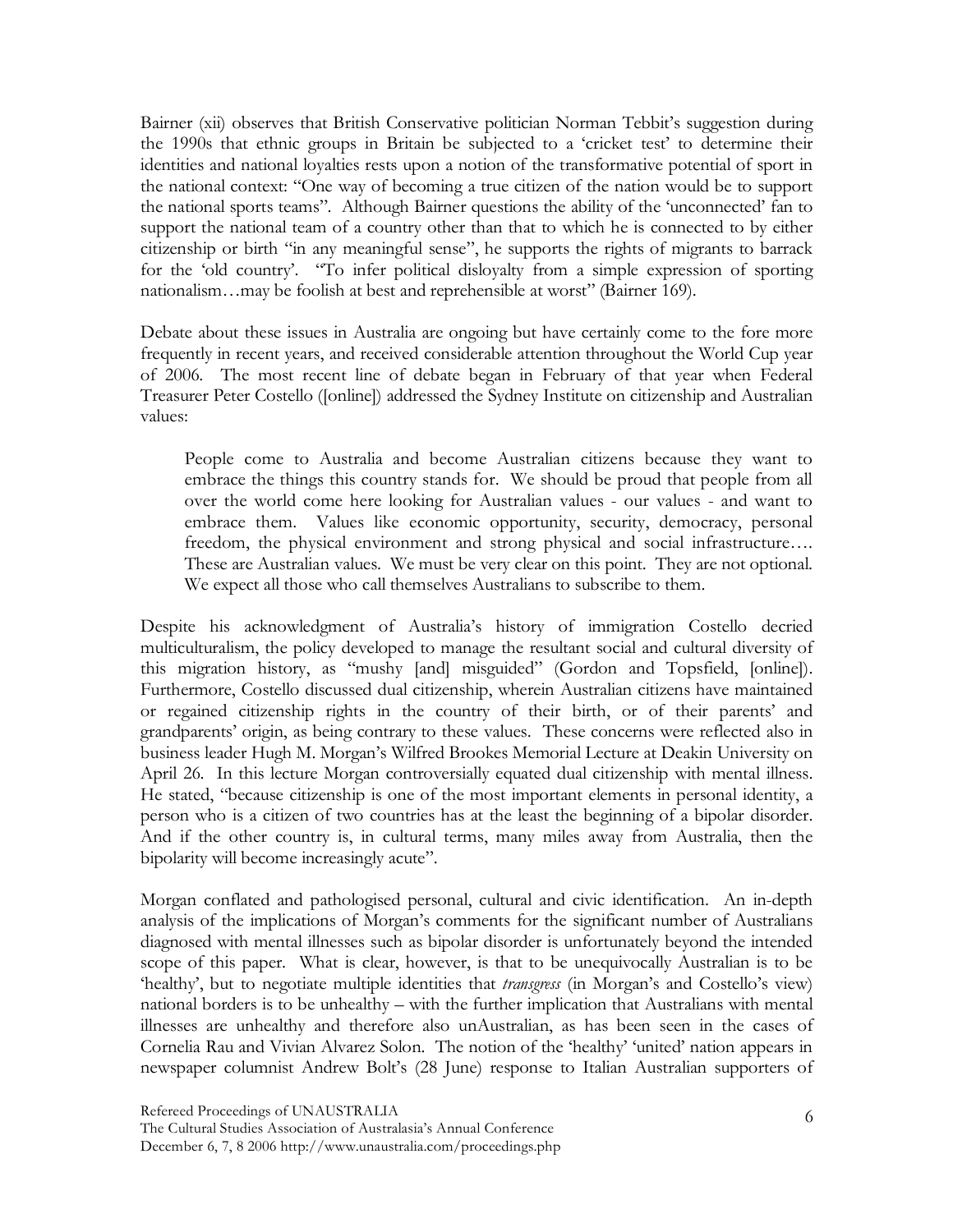Italy: "All *healthy* countries must make their divided people feel united to each other, but never has that job been this hard, in a wired-up world with big populations on the move" (emphasis added). The implications here are similar to those of Morgan's and Costello's comments: multicultural nations are fractured and unhealthy, the loyalties of their citizens are divided, and this is all exacerbated by increasing movements towards transnationalism and globalisation, which inherently threaten the concept of the unified nation-state.

According to Toby Miller, Geoffrey Lawrence, Jim McKay and David Rowe (118-119), the "soccer subject" is multicultural and gendered; "the signified of soccer is 'new Australian'." Interestingly, they also see the "soccer citizen [as] split, divided not only in terms of sporting affiliation or affinity, but as a trace of difference from the ideal-type migrant subject." By choosing not to support Australia in the World Cup, some soccer citizens were seen as choosing not to mend their ruptured subjectivities: "Fantastic! Australia, their home, was beaten! The country that had opened its arms to them and their parents was devastated! How sweet" (Bolt 28 June). Waleed Aly, on the other hand, viewed the divided loyalties more positively: "Were it not this way, and were such communities not so well established now, soccer would not have the kind of support in this country that has made the [duration of the 2006 World Cup] possible."

Australian participation in the World Cup and the resulting discussions about ethnic and national identity must be read in context of soccer's marginalised status in Australian society and also broader public debate about these issues. While the tournament did not in itself begin these debates, which have been ongoing in various forms throughout Australia's history as a migrant nation, the World Cup and the game of soccer itself became complex site for examining and articulating transnational Australian identities within a globalised context.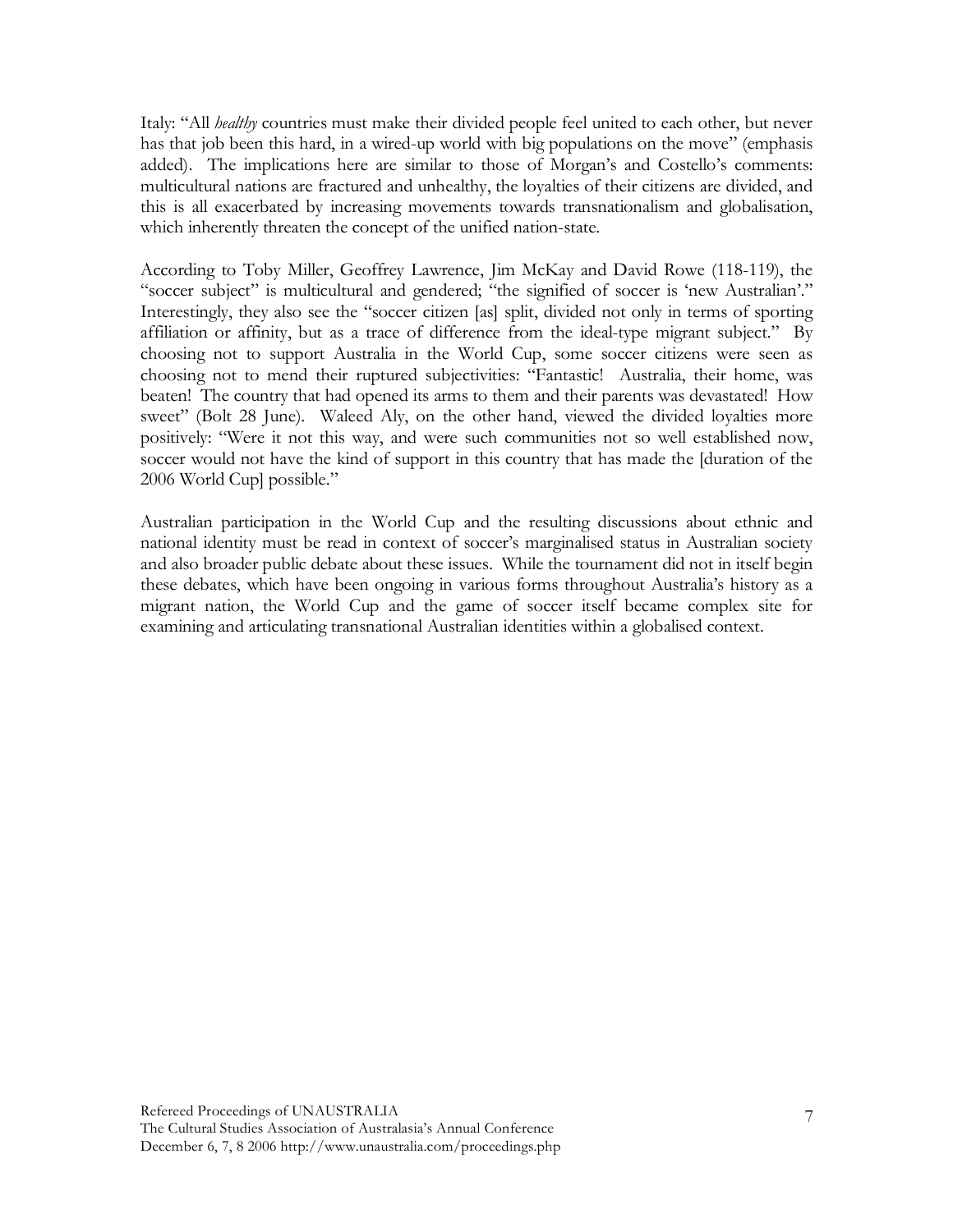# **Works Consulted**

Aly, Waleed. "Soccer a Potent Symbol of Shift in Our Society." Age. 1 July 2006. http://www.theage.com.au/news/comments/soccer-a-potent-symbol-of-shift-in-oursociety/2006/06/30/1151174396564.html

AusFootballReview. "1995-1996." AusFootballReview. 21 December 2005. 26 September 2006.http://www.ausfootballreview.com/afr/pmwiki.php/NSL/1995\_1996

AusFootballReview. "2005-2006." AusFootballReview. 21 December 2005. 26 September 2006.http://www.ausfootballreview.com/afr/pmwiki.php/ALeague/2005\_2006

Australian Bureau of Statistics (ABS). 4177.0 - Participation in Sport and Physical Activities, Australia, 2002. 20 June 2006. 25 August 2006. http://www.abs.gov.au/ausstats/abs@.nsf/Lookup/9FD67668EE42A738CA2568A9001393 AC

Bairner, Alan. Sport, Nationalism, and Globalisation: European and North American Perspectives. Albany: SUNY P, 2001.

Blainey, Geoffrey. "Whither Our Beloved Game." Age. 29 August 2003. 26 August 2006. http://www.theage.com.au/articles/2003/08/28/1062050603215.html

Bolt, Andrew. "Joy at our loss." Herald Sun 28 June 2006. 30 June 2006. http://www.heraldsun.news.com.au/printpage/0,5481,19610697,00.html

Booth, Douglas and Colin Tatz. One-Eyed: A View of Australian Sport. St Leonards: Allen & Unwin, 2000.

Cashman, Richard. Paradise of Sport: The Rise of Organised Sport in Australia. Melbourne: Oxford UP, 1995.

Costello, Peter. "Subscribe to Our Values or Don't Come Here." Age 24 February 2006. http://www.theage.com.au/news/opinion/subscribe-to-our-values-or-dont-comehere/2006/02/23/1140670203748.html

Football Federation Australia. FFA Spectator Code of Behaviour. 31 May 2006. 3 July 2006. http://www.footballaustralia.com.au/site/\_content/document/00000028-source.pdf

Frost, Lionel. "Globalisation and the Future of Indigenous Football Codes." Economic Papers. 23.4 (2004): 355-368.

Gordon, Josh and Jewel Topsfield. "Our Values or Go Home: Costello." Age 24 February 2006. http://www.theage.com.au/news/national/our-values-or-go-homecostello/2006/02/23/1140670207642.html